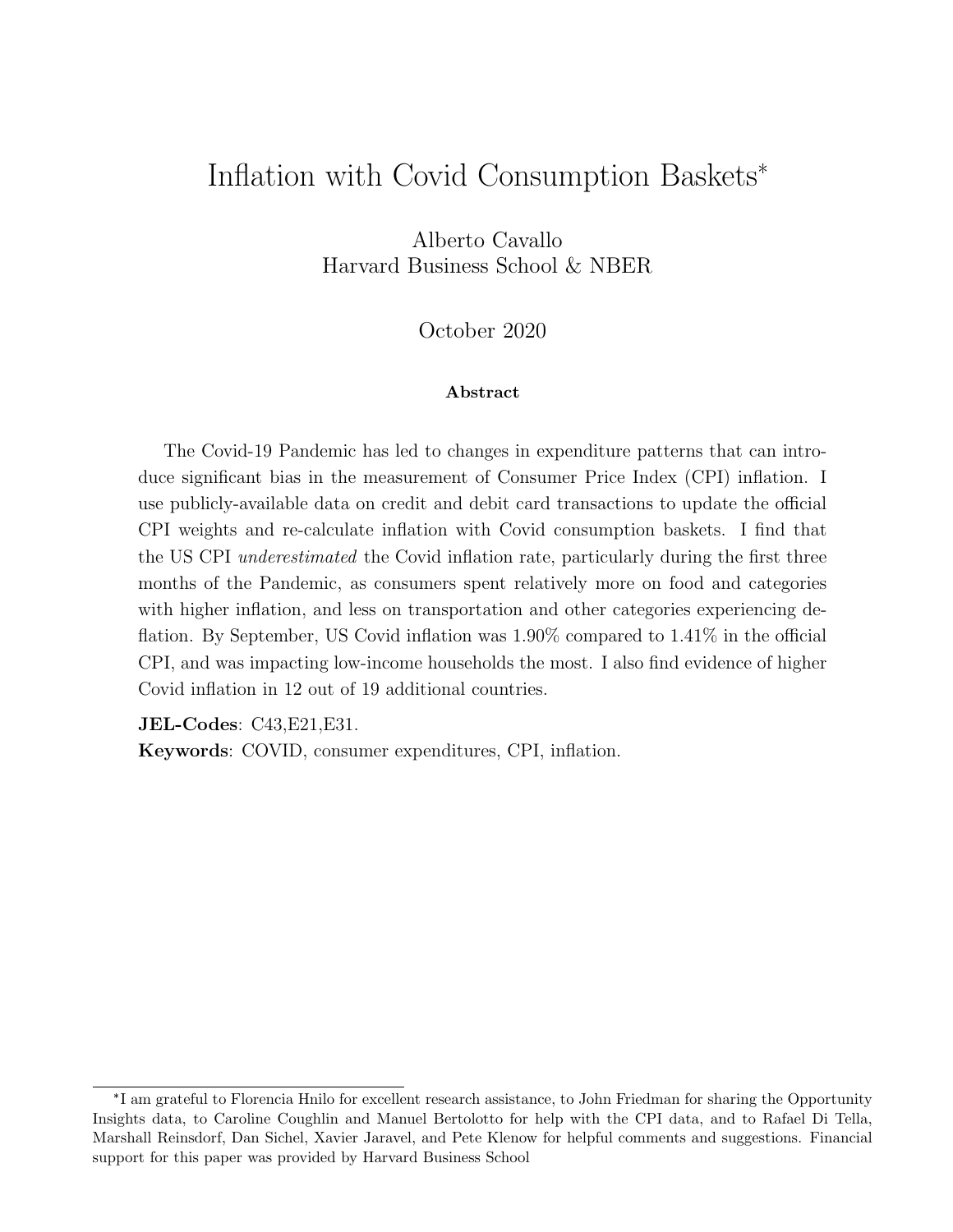## 1 Introduction

The Covid-19 Pandemic has led to lockdowns, mobility restrictions, and social-distancing rules that dramatically changed consumer expenditure patterns in many countries, as documented by [Chetty et al.](#page-18-0)  $(2020)$  and [Carvalho et al.](#page-17-0)  $(2020)$ .<sup>[1](#page-1-0)</sup> In particular, consumers are spending less on transportation, hotels, restaurants, and recreation, while expenditures on food and other groceries have increased in both absolute and relative terms.

These sudden changes in expenditure patterns can introduce significant biases in the Consumer Price Indices (CPIs) used to measure inflation, as noted by [Diewert and Fox](#page-18-1) [\(2020\)](#page-18-1) and [Soloveichik](#page-19-0) [\(2020\)](#page-19-0). A major concern is that most National Statistical Offices (NSOs) update the CPI basket weights once a year with lagged expenditure data. The US Bureau of Labor Statistics (BLS), for example, updated the weights in December 2019 using expenditure information collected back in  $2017-2018$  $2017-2018$ <sup>2</sup> While this practice may be reasonable in normal times, it makes the inflation data more difficult to interpret during the Pandemic, as also noted in Central Bank speeches by [Tenreyro](#page-19-1) [\(2020\)](#page-19-1) and [Lane](#page-19-2) [\(2020\)](#page-19-2).

In this paper, I quantify the impact that changes in Covid expenditure patterns are having on the measurement of CPI inflation. Relying on publicly-available data from credit and debit card transactions, I update official CPI weights and build alternative "Covid Basket" price indices in 20 countries.

I start with the US, where daily Covid expenditures are published by the Opportunity Insights (OI) Economic Tracker at Harvard and Brown University, described in [Chetty et al.](#page-18-0) [\(2020\)](#page-18-0). I find that US Covid inflation was significantly higher for the all-items CPI for the first three months of the Pandemic, as social-distancing rules and preferences induced more consumer expenditure in food and groceries (where prices were increasing) and prevented spending in categories such as transportation (where there was significant deflation). By May, the annual inflation rate of the US Covid index was 0.95%, compared to only 0.13% of the official CPI (all-items, US city average, not seasonally adjusted). The difference narrowed in the following months, but by September the US Covid index still had an annual rate of 1.90%, compared to 1.41% in the

<span id="page-1-1"></span><span id="page-1-0"></span><sup>1</sup>See also [Baker et al.](#page-17-1) [\(2020\)](#page-17-1), [Andersen et al.](#page-17-2) [\(2020\)](#page-17-2), [Dunn et al.](#page-18-2) [\(2020\)](#page-18-2), and [Coibion et al.](#page-18-3) [\(2020\)](#page-18-3).

<sup>2</sup>Most NSOs compute a Lowe Index formula at upper levels of aggregation. This introduces small adjustments that account for relative price changes across categories every month, but they have little impact on the basket weights because quantities are assumed to be fixed. See [Bureau of Labor Statistics](#page-17-3) [\(2020a\)](#page-17-3) for an archive of BLS weights over time.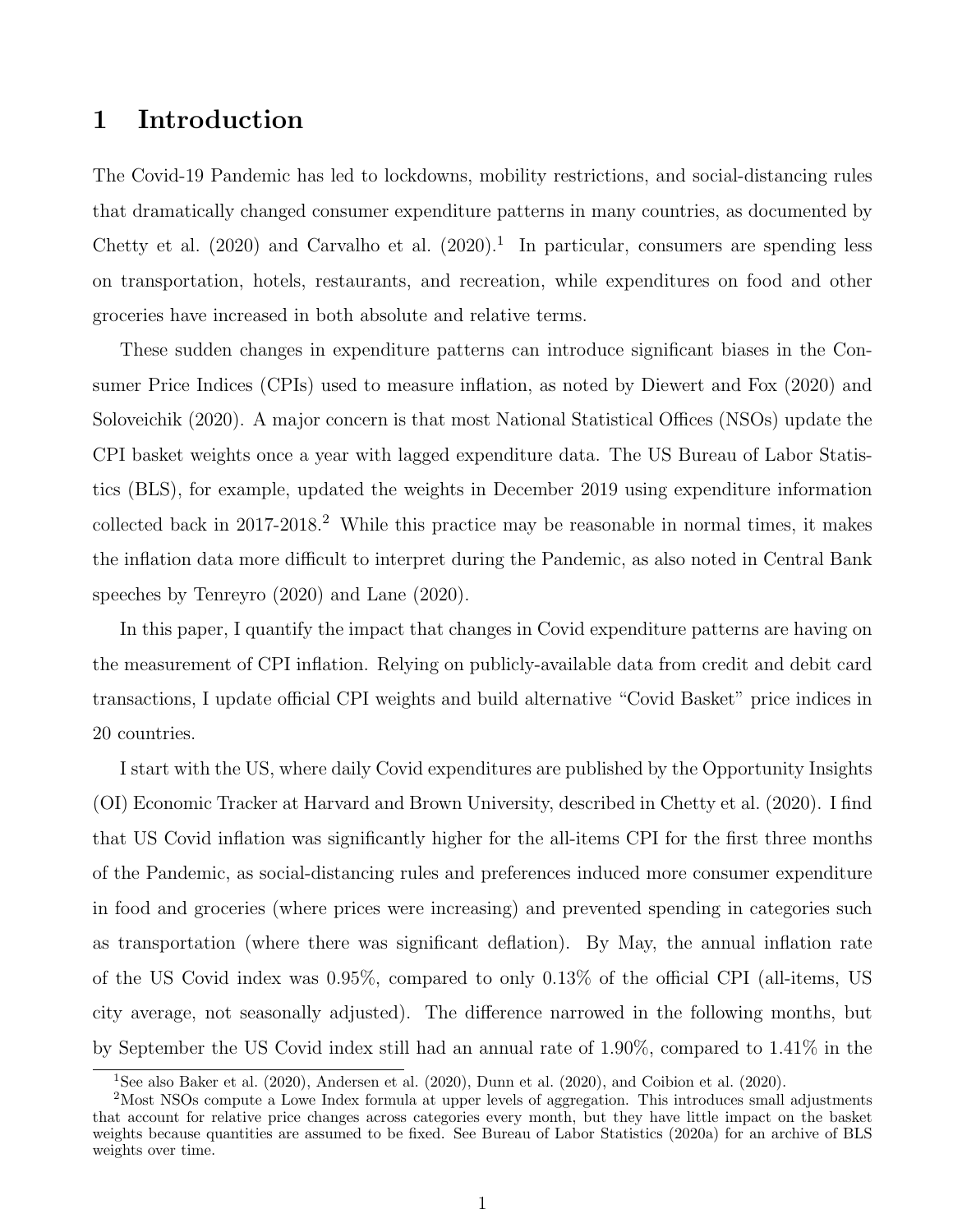fixed-basket CPI. Furthermore, I find a similar bias in the Core CPI, after excluding food and energy.

Next, I use the BLS consumer expenditure (CEX) survey to build income-specific CPI weights and show that Covid inflation was higher for low-income households, who traditionally spend relatively more on food and less on transportation. The annual inflation difference between the bottom and top quintiles of the income distribution peaked at 0.55% in May, and remained over 0.25% in September. The gap was mainly driven by the initial differences in basket weights across income groups, rather than by the relative changes experienced during the Pandemic, suggesting that even small discrepancies in upper-level expenditures can have a significant impact on inflation inequality during events like Covid, when there are sudden changes in relative prices.

Finally, I provide estimates of the Covid CPI rates in 19 other countries. Due to data limitations, in most cases I update the official CPI weights with the US Covid expenditure patterns, with the exception of nine European countries where I use credit and debit card spending estimates from Spain computed by [Carvalho et al.](#page-17-0) [\(2020\)](#page-17-0). Consistent with the US results, in 12 countries I find that the Covid-basket inflation rate was higher than that of the official CPIs. The magnitude of the difference varies greatly by country, and is largest in places experiencing more food inflation, such as Brazil.

These results have important implications for policy-maker trying to respond to the crisis. First, they suggest that the cost of living was higher than estimated by the official data, with welfare effects that are particularly relevant for low-income households. Second, they can help explain why consumer inflation expectations have increased in many countries, consistent with the recent literature that shows that consumers use their purchasing experiences to form expecta-tions about the future.<sup>[3](#page-2-0)</sup> Third, they reinforce the fact that, despite the collapse in output, there has been little disinflation during Covid. This is consistent with the view that the Pandemic combines a negative demand shock with supply disruptions that are putting upward pressure on prices in many sectors.

More generally, my findings show that the increasing availability of high-frequency expenditure data provides a simple and effective way to build price indices that can adjust for sudden changes in consumption baskets, significantly improving the accuracy of inflation statistics during

<span id="page-2-0"></span><sup>3</sup>See [Coibion and Gorodnichenko](#page-18-4) [\(2015\)](#page-18-4), [Cavallo et al.](#page-17-4) [\(2017\)](#page-17-4), and [D'Acunto et al.](#page-18-5) [\(2019\)](#page-18-5)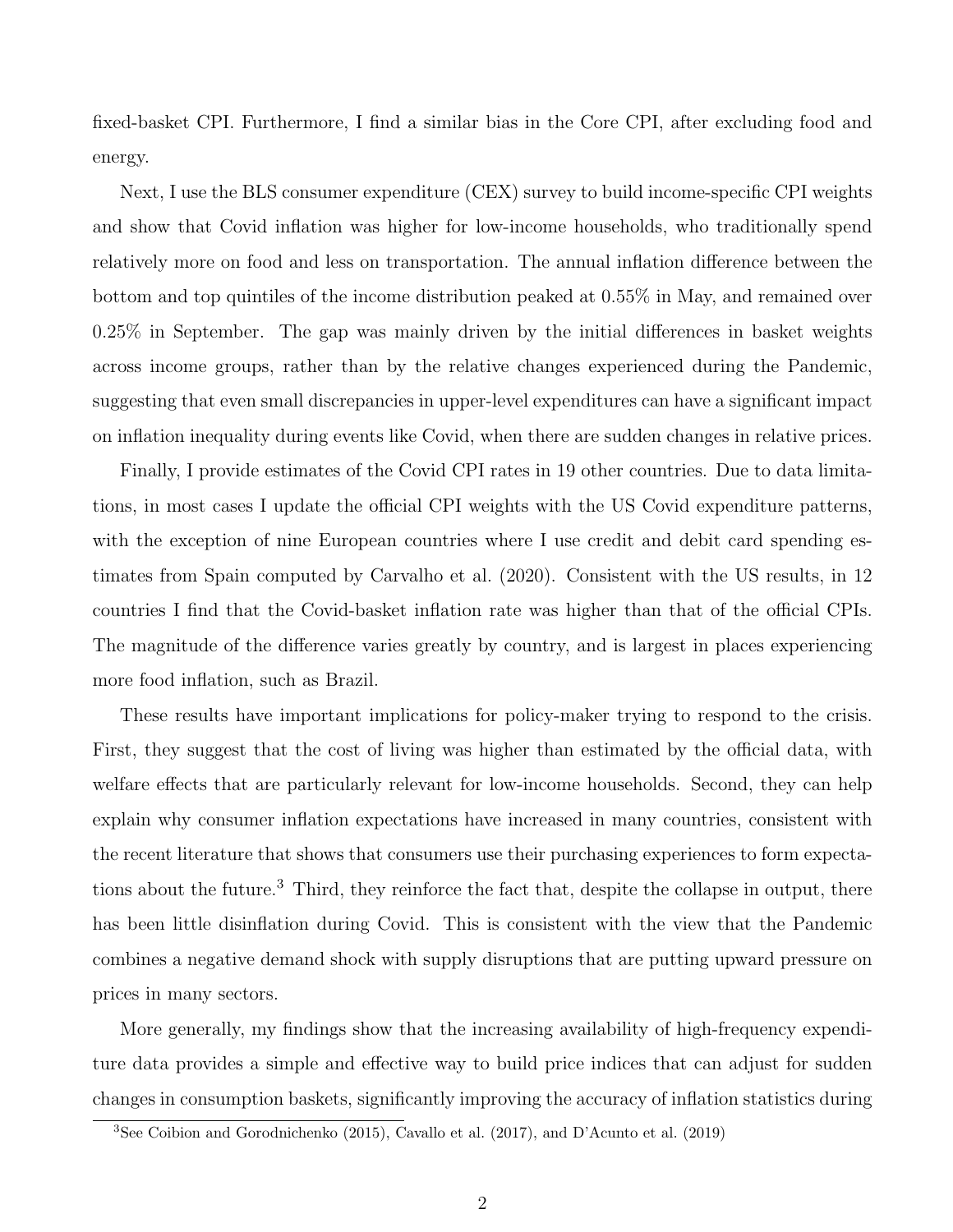times of crisis.[4](#page-3-0)

## <span id="page-3-4"></span>2 Data and Methodology

To build the "Covid weights," I start with daily measures of the change in US consumption across sectors since January 2020, available at the Opportunity Insights  $(OI)$  Tracker<sup>[5](#page-3-1)</sup>. These estimates, shown in Figure [1\(a\),](#page-3-2) are produced using transactional data collected from credit and debit card transactions in the US, as described by [Chetty et al.](#page-18-0) [\(2020\)](#page-18-0).



#### <span id="page-3-2"></span>(a) Consumer Spending (Opportunity Insights)



### Figure 1: Consumer Spending and CPI Basket Weights During the Pandemic

Notes: Figure (a) shows the expenditure change across categories of goods and services in the US since January 2020. These estimates are computed by [Chetty et al.](#page-18-0) [\(2020\)](#page-18-0) using data collected from credit and debit card transactions. The data is publicly available at the Opportunity Insights (OI) "Track the Recovery" website (tracktherecovery.org). Figure (b) shows the Covid basket weights estimated by combining the data in (a) with the official CPI weights from the Bureau of Labor Statistics.

I combine these estimates with official CPI data from January 2019 to September 2020, obtained from the official NSO in each country, including the Bureau of Labor Statistics in the US. In all cases, I use the upper-level sector series that compose the headline CPI (all-items, not-seasonally adjusted), as well as the latest available expenditure weights for each of these sectors in the official CPI.

The matching of the OI categories with the CPI sectors requires some assumptions.<sup>[6](#page-3-3)</sup> To improve the correspondence, I split the US CPI for "Food and Beverages" into three additional subcategories. About six categories are then matched across datasets. For "Food at Home"

<span id="page-3-1"></span><span id="page-3-0"></span><sup>&</sup>lt;sup>4</sup>All the data, code, and updated results from this paper are available at [projects.iq.harvard.edu/covid-cpi.](http://projects.iq.harvard.edu/covid-cpi.) <sup>5</sup>See [tracktherecovery.org](http://tracktherecovery.org)

<span id="page-3-3"></span><sup>&</sup>lt;sup>6</sup>See details in the Appendix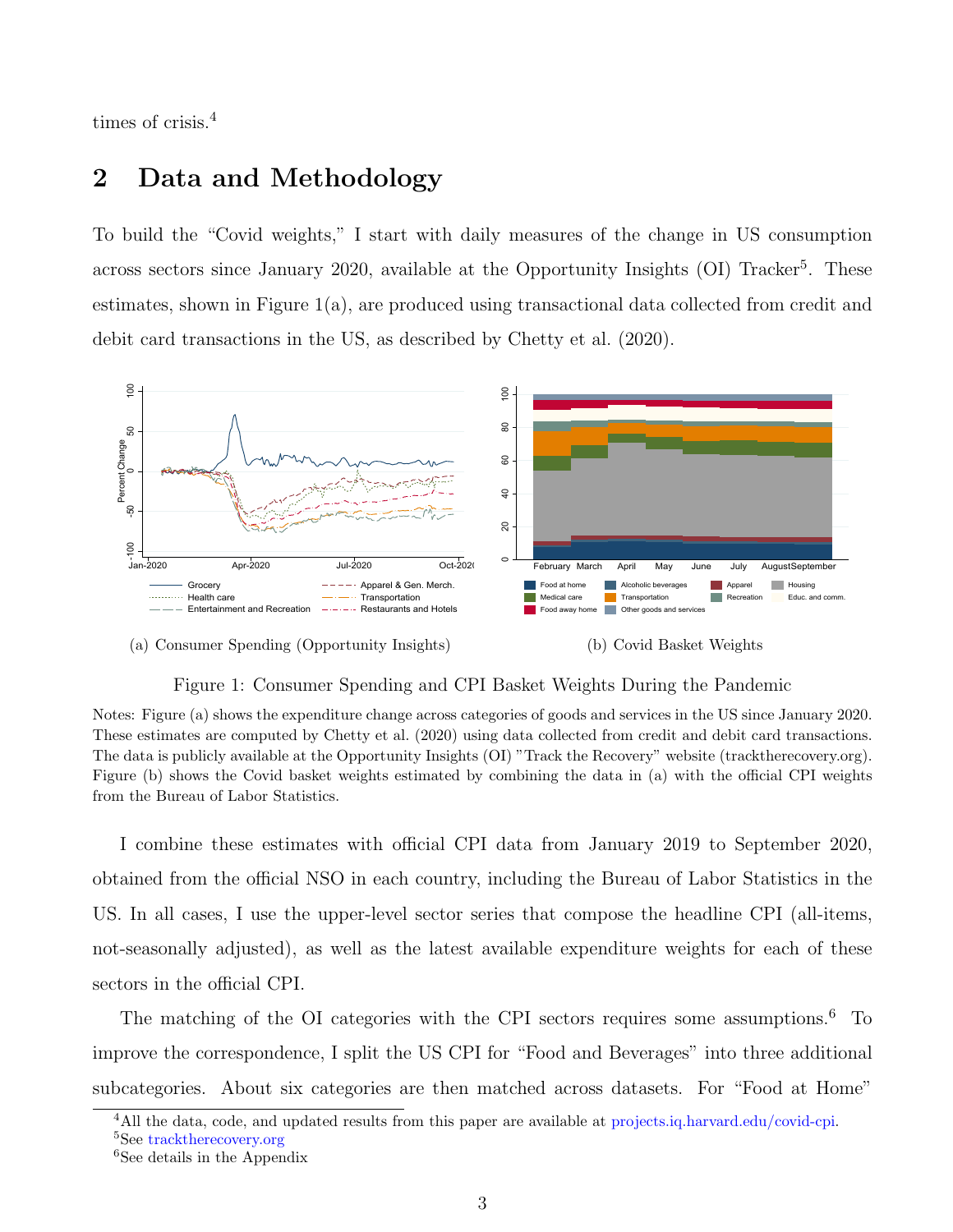and "Alcoholic Beverages," I use the OI "Grocery" category. For "Food Away from Home," I use the OI category for "Restaurants and Hotels." For "Other Goods and Services," I assume that the expenditure changes are equal to those of the whole OI basket. Finally, for "Housing" and "Education and Communication," I assume that expenditures in these categories have not changed, which seems a reasonable assumption during the first months of the Pandemic.

To estimate the expenditure shares in the Covid basket, I start with the latest official CPI weights and multiply them by the average percentage change in the corresponding expenditure category each month. The new weights are then re-computed as a share of the total, to account for the fact that total expenditure is also falling over time.

Formally, the Covid weights are given by:

<span id="page-4-0"></span>
$$
s_t^i = \frac{P_t^i Q_t^i}{\sum_i P_t^i Q_t^i} = \frac{s_0^i \Delta e^i}{\sum_i s_0^i \Delta e^i}
$$
 (1)

where  $P_t^i$  and  $Q_t^i$  are the prices and quantities of CPI category *i* at time *t*, and  $\Delta e^i = \frac{P_t^i Q_t^i}{P_0^i Q_0^i}$  is the change in expenditure. Equation [1](#page-4-0) highlights the fact that these are *relative* weights, so the importance of a category in the basket can change even when its expenditure is not affected.

Finally, the CPI and Covid price indices are computed using the weighted sum of the changes in the official CPI sectoral indices, using weights  $s_0^i$  and  $s_t^i$ , respectively. Note the fixed-basket CPI is Laspeyres index, which traditionally results in *higher* inflation because it does not allow for the possibility that consumers shift their spending away from categories experiencing relatively more inflation. By using more current expenditure weights in the Covid Index, I am allowing for this possibility, which makes my results with the Covid basket more surprising.<sup>[7](#page-4-1)</sup>

## 3 Impact on US Inflation

In this section, I look at the impact in the US for the all-items CPI, extend the analysis to the Core CPI, and discuss potential welfare implications by comparing Covid inflation for both low and high-income households.

<span id="page-4-1"></span><sup>&</sup>lt;sup>7</sup>The Covid index is not a Paasche index because I am not fixing the basket weights to the last period. Instead, my method is closer to the "Chained CPI" produced by the BLS (C-CPI-U). Unfortunately, the BLS can only update expenditure weights gradually, which results in a preliminary C-CPI-U index that does not fully reflect spending patterns until a year later, when a final version is published. In fact, in the Appendix I show that the C-CPI-U has had less inflation during the Pandemic than the CPI-U, the benchmark all-items CPI used in this paper.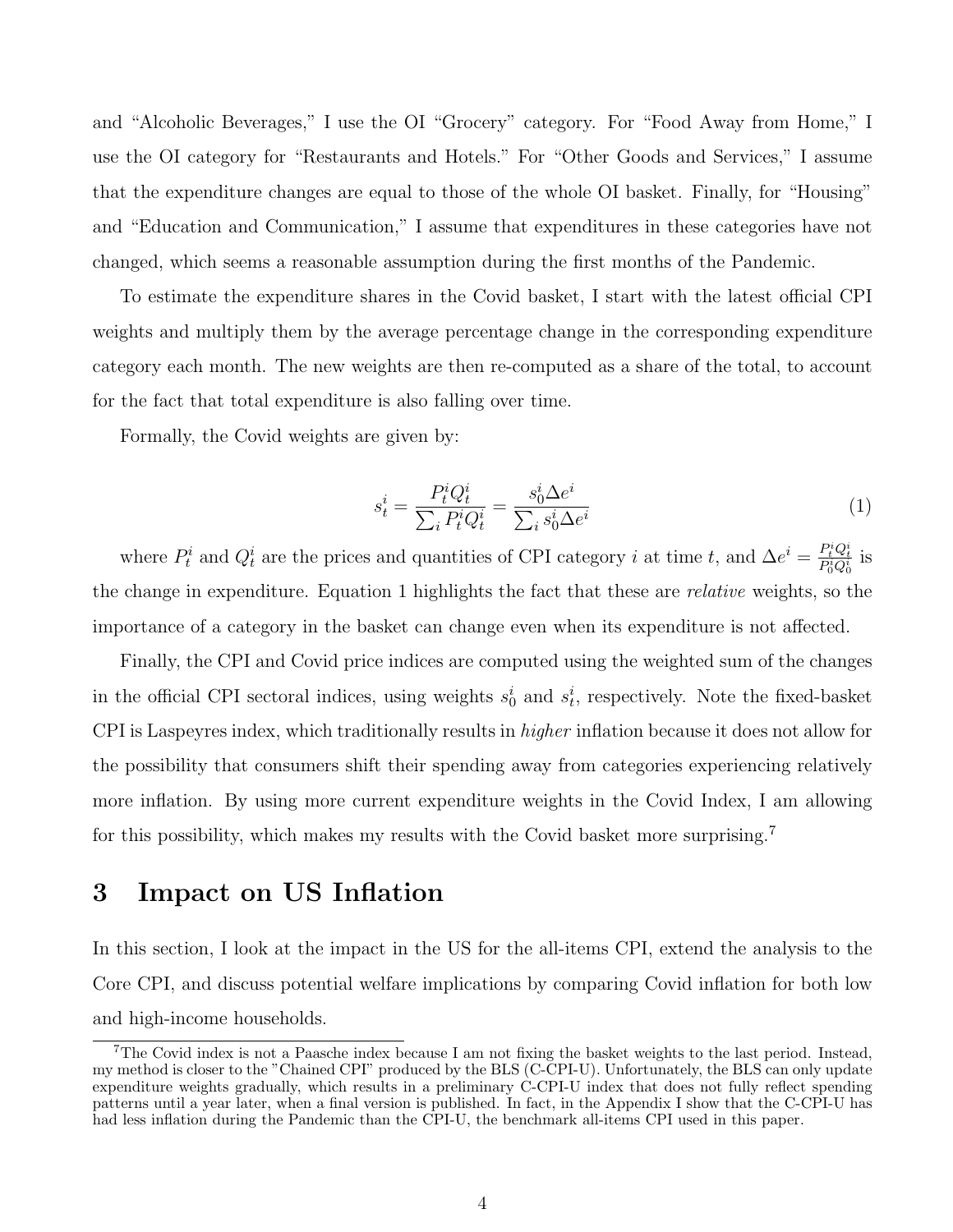### 3.1 All-items CPI

The all-items CPI for urban consumers (CPI-U) is the main "headline" measure of inflation in the US. Figure  $2(a)$  shows the impact that the changes in expenditure shares across categories have on this index for every month since the Pandemic started.

<span id="page-5-0"></span>

<span id="page-5-1"></span>(b) Annual Inflation Rate (%)

Figure 2: US Inflation During the Covid Pandemic

Notes: These graphs show the all-items, US city average, not seasonally adjusted CPI, and an equivalent index constructed using estimates of the consumption expenditure shares under lockdown.

During the first three months of the Pandemic, from March to May, the Covid CPI experienced significantly less deflation. In March, when the Pandemic first hit the US, the Covid index had only half the deflation shown by the fixed-basket CPI. In April, the difference became even larger, with the Covid CPI falling by only -0.09% compared to a fall of -0.69% in the CPI. Interestingly, that month the trend in the Covid CPI was already rebounding. In May, the Covid CPI has a positive inflation rate, while the CPI was still experiencing some deflation.

The following three months, from June to August, the direction of the CPI bias was reversed, and inflation started being lower with the Covid basket. In particular, in June and July, the fixedbasket CPI was assigning too much weight to the transportation sector, where prices were now rebounding, even though expenditure levels remained significantly below pre-pandemic levels.

Although the sign and magnitude of the bias changed over time, the annual inflation rate for the Covid index has been consistently higher than that of the fixed-basket CPI, as shown in Figure [2\(b\).](#page-5-1) The difference was largest in May, when Covid inflation was 0.95% compared to just 0.13% in the CPI. By September, the Covid index was still experiencing an annual inflation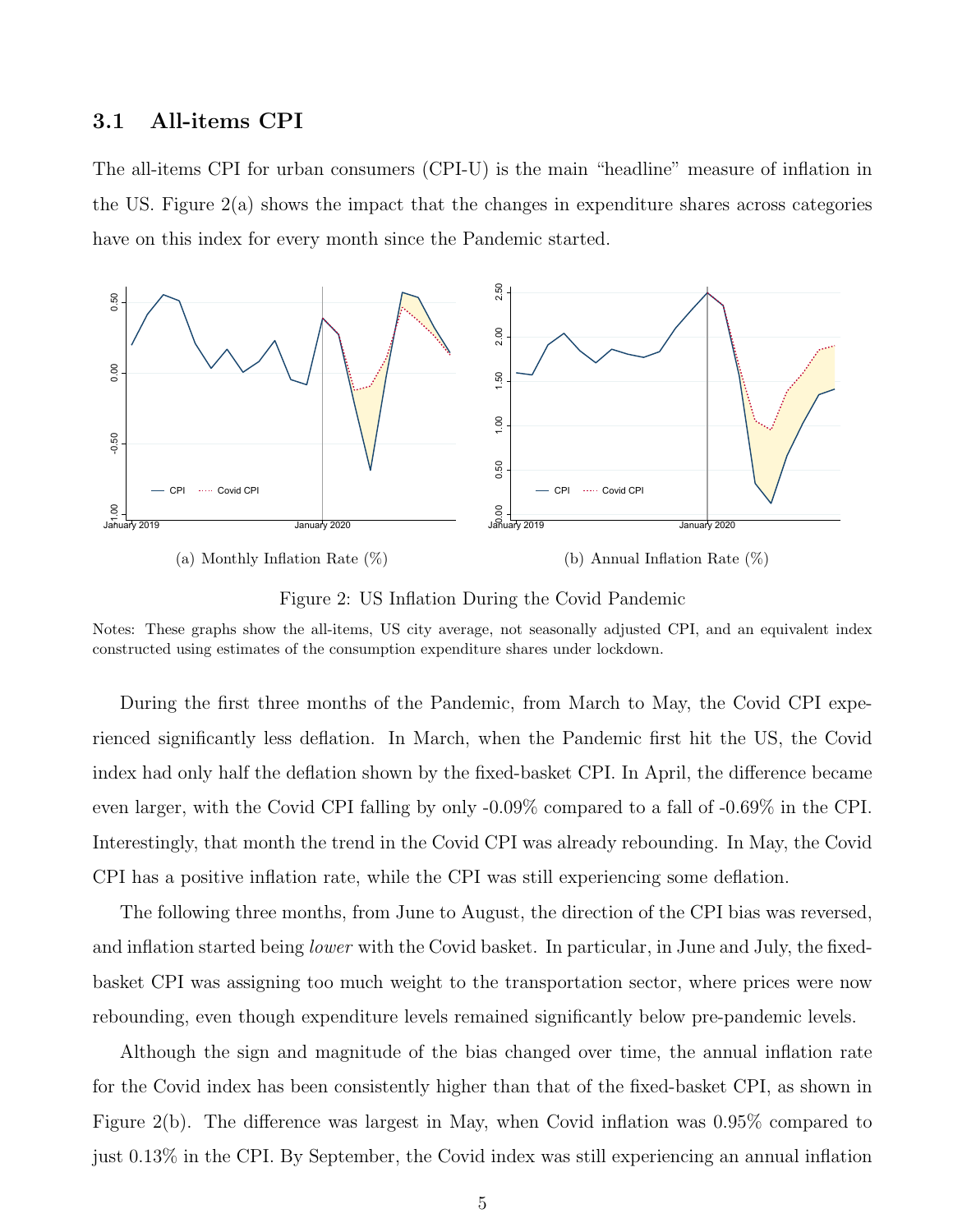rate equal to 0.95% compared to only 0.13% in the official CPI.

To understand why the Covid index has more inflation, consider the CPI sectors and weights shown in Table [1](#page-6-0) for April 2020, when the difference was largest. The first column shows a comprehensive list of all the CPI categories that compose the all-items index. The second column shows the monthly CPI sector inflation for that month. The third and fourth columns show the CPI and Covid weights. Finally, the last two columns show the incidence that each category has on the total inflation rate. The incidence is the monthly inflation rate multiplied by the weight, so that the sum of all the numbers in the last two columns equals the -0.69% and -0.09% monthly inflation rates for CPI and Covid CPI during April.

<span id="page-6-0"></span>

|                             | Monthly       | Weight     |           |            | Incidence |  |
|-----------------------------|---------------|------------|-----------|------------|-----------|--|
| CPI Category                | CPI Inflation | <b>CPI</b> | Covid CPI | <b>CPI</b> | Covid CPI |  |
| Food at Home                | 2.67          | 7.58       | 11.28     | 0.20       | 0.30      |  |
| Alcoholic Beverages         | 0.30          | 1.02       | 1.52      | 0.00       | 0.00      |  |
| Apparel                     | $-4.38$       | 2.81       | 2.20      | $-0.12$    | $-0.10$   |  |
| Housing                     | $-0.03$       | 42.11      | 55.80     | $-0.01$    | $-0.02$   |  |
| Medical Care                | 0.28          | 8.83       | 5.60      | 0.02       | 0.02      |  |
| Transportation              | $-4.97$       | 15.74      | 6.25      | $-0.78$    | $-0.31$   |  |
| Recreation                  | $-0.27$       | 5.82       | 2.23      | $-0.02$    | $-0.01$   |  |
| Education and Communication | 0.13          | 6.77       | 8.97      | 0.01       | 0.01      |  |
| Food Away from Home         | 0.15          | 6.19       | 3.13      | 0.01       | 0.00      |  |
| Other Goods and Services    | $-0.04$       | 3.13       | 3.03      | 0.00       | 0.00      |  |

### Table 1: US CPI Weights and Incidence - April 2020

Notes: The CPI weight is the share of expenditure in a given category over total expenditures. Note that categories that experience no change in spending over time can have higher Covid weights as a share of the decreasing total expenditure basket. The incidence is the monthly inflation rate multiplied by the weight. The sum of all the category incidence numbers is equal to the monthly inflation rate.

Table [1](#page-6-0) shows that the US Covid inflation rate was higher in April mainly because there was more weight in categories that had a positive inflation rate, and less weight in categories experiencing significant deflation. In particular, the weight for "Food at Home" rose from 7.58% to 11.28%, increasing the incidence of this category by 0.10%. At the same time, the weight for "Transportation" fell from 15.74% to 6.25%, increasing the incidence on the total monthly inflation rate by about 0.47%. The weights of "Housing" and "Education and Communication" also rose significantly. However, these two categories had little impact on Covid inflation so far because their sectoral inflation rates are close to zero.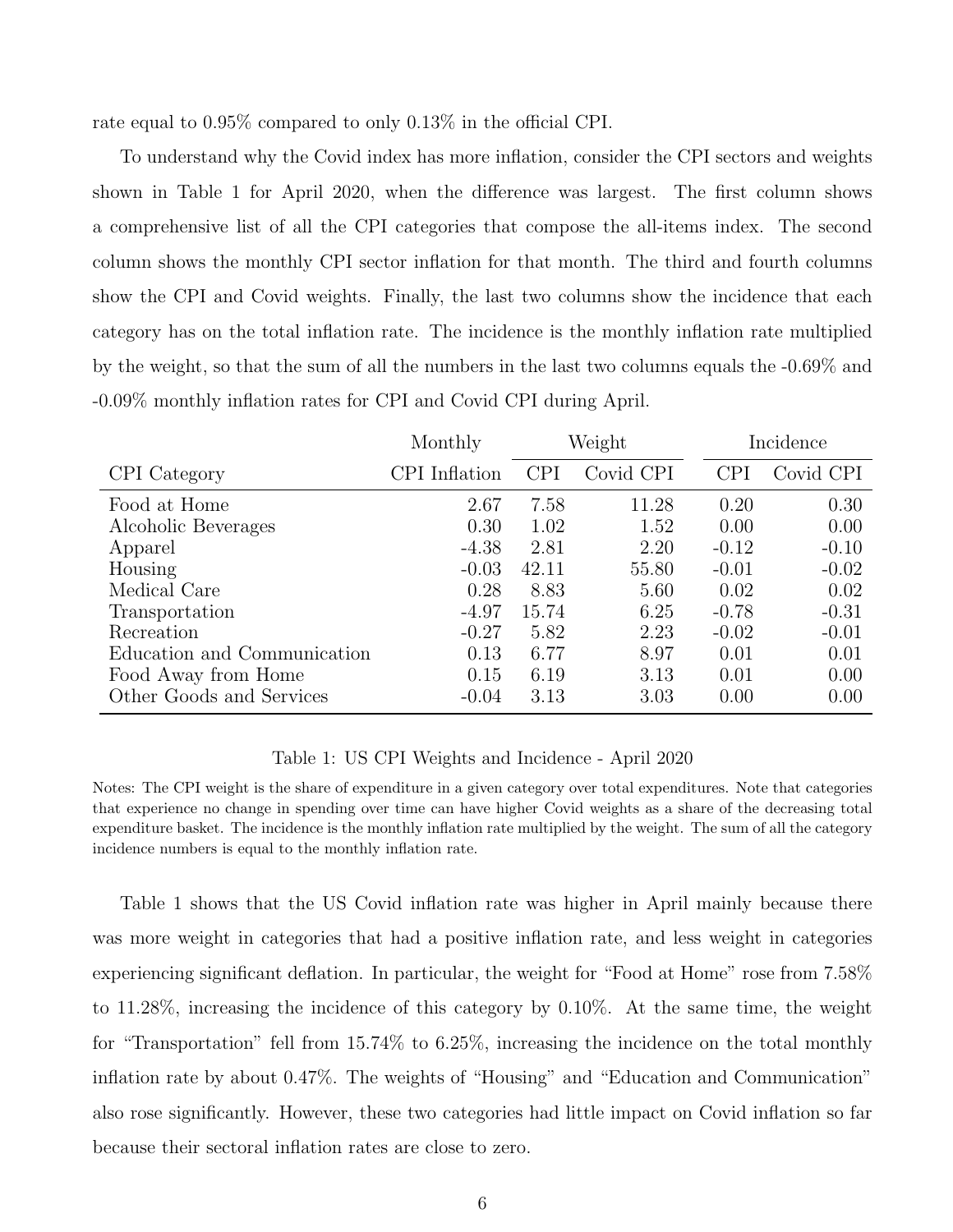### 3.2 Core CPI and PCE Index

Although much of the basket bias comes from the changes in spending on food and fuel, there is also higher Covid inflation in the Core CPI index that excludes these categories, as seen in Figure [3.](#page-7-0) [8](#page-7-1)

<span id="page-7-0"></span>

(b) Annual Inflation Rate (%)



Notes: These graphs show the all-items less food and energy, US city average, not seasonally adjusted CPI and an equivalent index constructed using estimates of the consumption expenditure shares under lockdown.

Once again, the difference was largest in the first three months of the Pandemic. By September, the Core annual inflation rate with a Covid basket was 1.98% compared to the 1.74% in the BLS Core index. The main reason for the higher inflation in the Core is that the Covid basket puts less weight non-energy transportation categories that were having significant deflation in April and May, such as "Public Transportation" and "New and Used Motor Vehicles." Although the magnitude of the bias is smaller with the Core, its effects may be more persistent because expenditures in transportation are taking longer to recover, as shown by the consumption patterns in Figure [1\(a\).](#page-3-2)

An alternative Core index in the US is the Personal Consumption Expenditures (PCE) deflator, used by the Federal Reserve for its official inflation target. There are many methodological differences with the CPI, but a key distinction is that the PCE is a chained index that tries to more frequently account for changes in expenditures using the Census Retail Trade Survey. Un-

<span id="page-7-1"></span><sup>8</sup>To build the Core indices, I exclude all food series and split the "Housing" and "Transportation" series to remove their energy components. I also made similar assumptions for the consumer spending patterns at the category level, with details provided in the Appendix.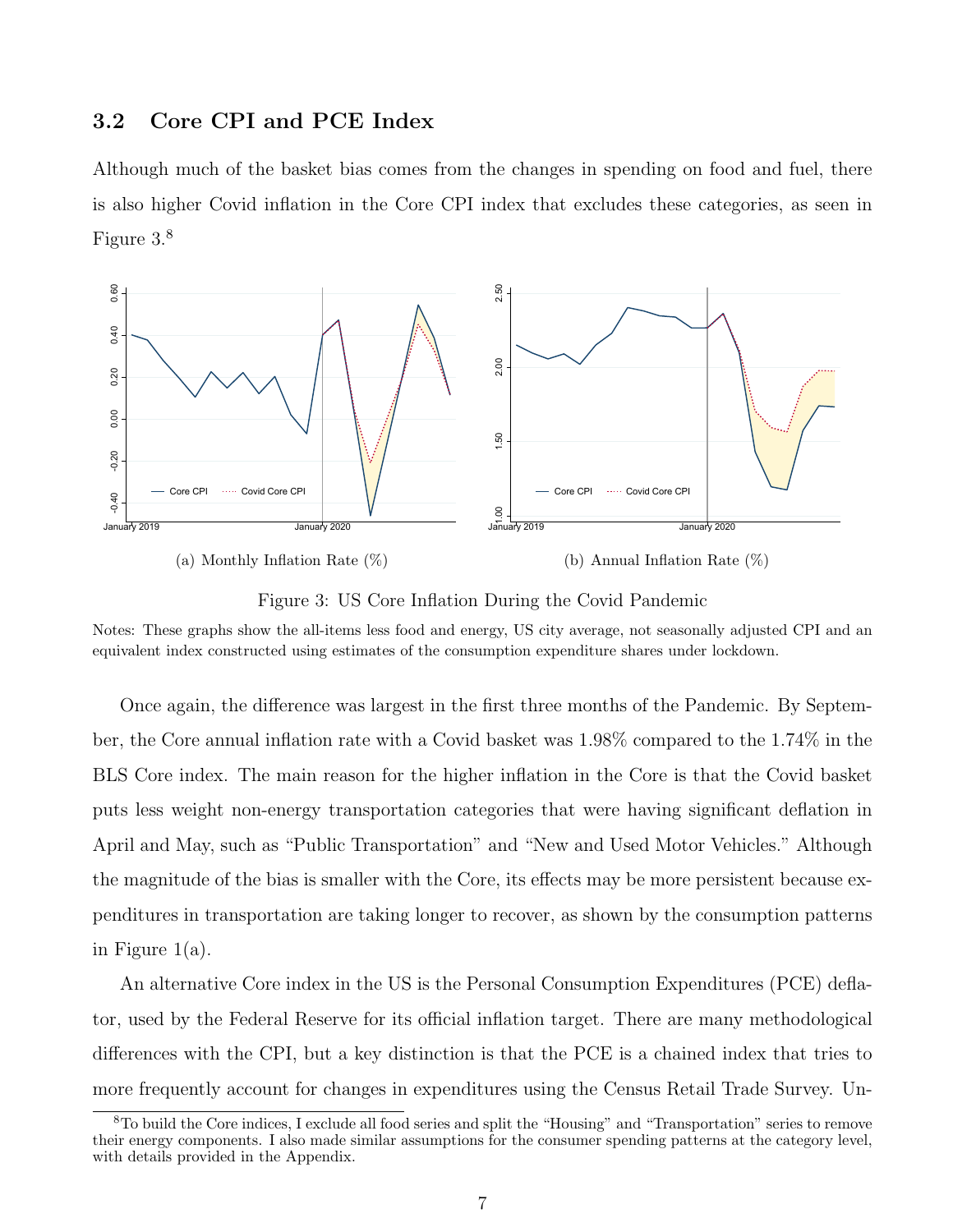fortunately, many sectors can only be adjusted on a quarterly basis, introducing delays.<sup>[9](#page-8-0)</sup> Indeed, a comparison between the CPI and PCE Core indices, shown in Figure [4,](#page-8-1) shows that there was almost identical deflation in the Core CPI and PCE indices in March and April, suggesting that the PCE Core also underestimated the level of Covid inflation during that time.

<span id="page-8-1"></span>

Figure 4: US Core CPI and Core PCE

Notes:The PCE Core Index is published by the Bureau of Economic Analysis (BEA) with seasonal adjustments. For comparison purposes, the Core CPI shown here is also the seasonally-adjusted version.

### 3.3 Impact by Income Level

Overall, my findings imply that the cost of living for consumers is rising faster during the Covid crisis than what the official CPI suggests. This can, in turn, can have different welfare implications across income groups, depending on how much households spent during the crisis in categories such as food and transportation.

A large literature has studied how inflation varies across income levels. Earlier papers such as [Hobijn and Lagakos](#page-18-6) [\(2005\)](#page-18-6) compared expenditures at upper levels of aggregation and found small differences in inflation rates across income groups. In more recent years, [Kaplan and Schulhofer-](#page-19-3)[Wohl](#page-19-3) [\(2017\)](#page-19-3), [Argente and Lee](#page-17-5) [\(2017\)](#page-17-5), and [Jaravel](#page-18-7) [\(2019\)](#page-18-7) used scanner data to study mechanisms that can increase the inflation experienced by low-income households within narrower categories of goods. For example, [Jaravel](#page-18-7) [\(2019\)](#page-18-7) found that annual inflation in the US for households in the bottom income quintile was on average nearly 0.4% higher for the period 2004-2015. For

<span id="page-8-0"></span><sup>9</sup>See [Bureau of Economic Analysis](#page-17-6) [\(2014\)](#page-17-6).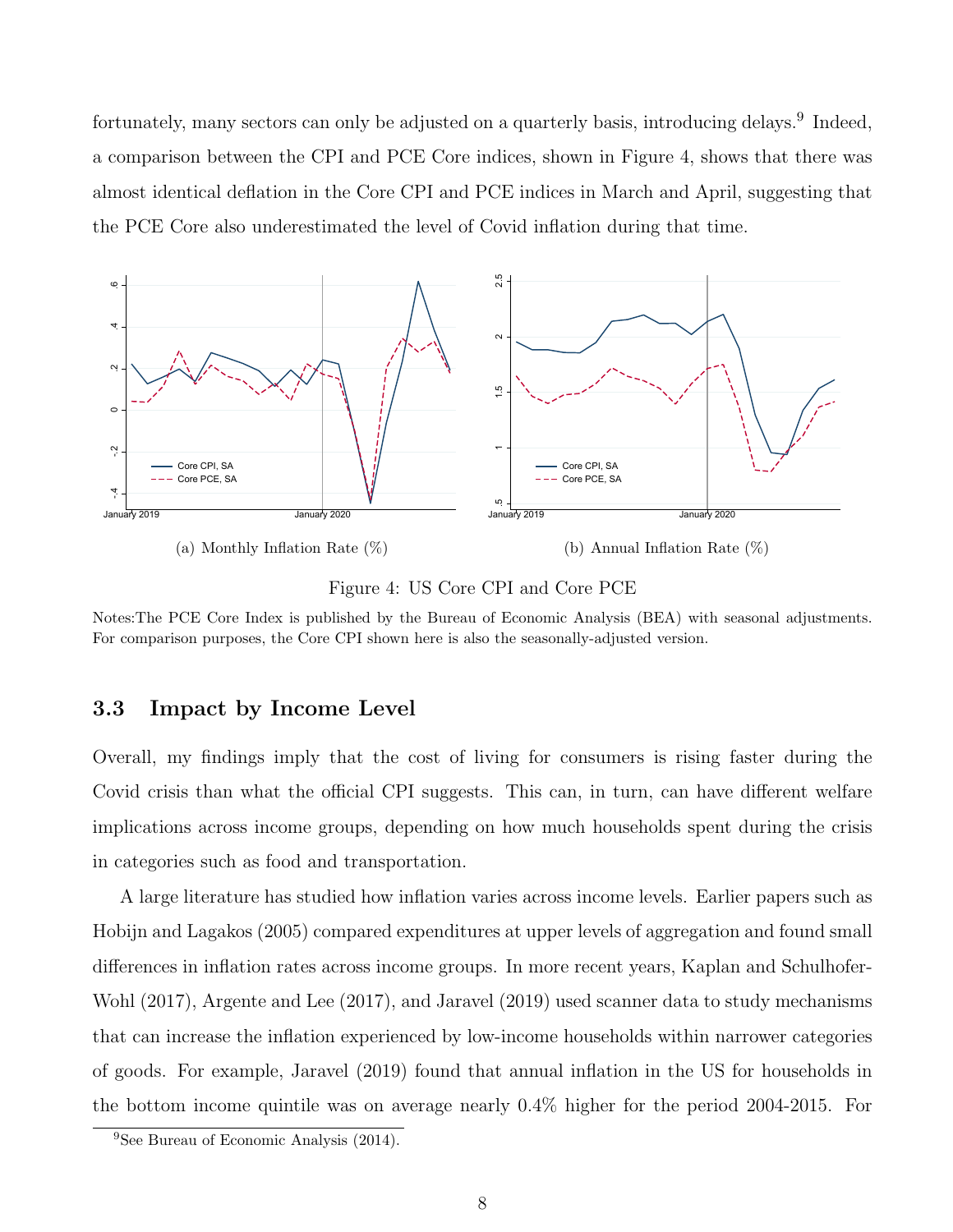the Covid Crisis, [Jaravel and O'Connell](#page-18-8) [\(2020\)](#page-18-8) used UK scanner data to show that inflation increased for most households, but they found only modest differences in inflation rates across socio-demographic groups.

To study the impact for different households in the US, I construct expenditure weights for the lowest and highest quintiles of the household income distribution. These weights are not published by the BLS, so I estimate them with data from the 2018 BLS Consumer Expenditure Survey (CEX). The results, presented in Table [2,](#page-9-0) show that low-income households spend relatively more on "Food and Beverages", "Housing", "Medical Care", and "Other goods and Services", and relatively less in "Transportation" and other categories. I further update these weights during Covid using monthly spending patterns provided by Opportunity Insights for the same income quintiles. More details on these weights and their construction are provided in the Appendix.

<span id="page-9-0"></span>

| Category                    |       |       | Low Income High Income |
|-----------------------------|-------|-------|------------------------|
| Food at home                | 7.58  | 10.84 | 7.20                   |
| Alcoholic beverages         | 1.02  | 0.63  | 1.39                   |
| Apparel                     | 2.81  | 2.95  | 3.91                   |
| Housing                     | 42.11 | 42.11 | 37.75                  |
| Medical care                | 8.83  | 9.89  | 8.33                   |
| Transportation              | 15.74 | 14.84 | 19.57                  |
| Recreation                  | 5.82  | 5.47  | 6.94                   |
| Education and communication | 6.77  | 3.37  | 4.29                   |
| Food away from home         | 6.19  | 5.58  | 6.94                   |
| Other goods and services    | 3.13  | 4.32  | 3.66                   |

#### Table 2: CPI Basket Weights by Income Group (%)

Notes: The CPI weights in the second column correspond to the benchmark all-items CPI for urban consumers. "Low Income" weights are estimated for households in the lowest quintile of the income distribution. "High Income" weights are estimated for households in the highest quintile of the income distribution. Both the "Low Income" and "High Income" weights are calculated using expenditures for both urban and rural households obtained from the 2018 BLS Consumer Expenditure Survey (CEX).

Figure [5](#page-10-0) shows the annual inflation rate for each income-level Covid index, as well as the benchmark official and Covid CPI described before. During 2019, low-income households were already experiencing more inflation due to the fact that they spend relatively more on food. After March 2020, the Pandemic increased the difference. With Covid weights, the low-income households had an annual inflation rate of 1.12% in May 2020, compared to just 0.57% for high income households. The difference narrowed in the months that followed, but by September the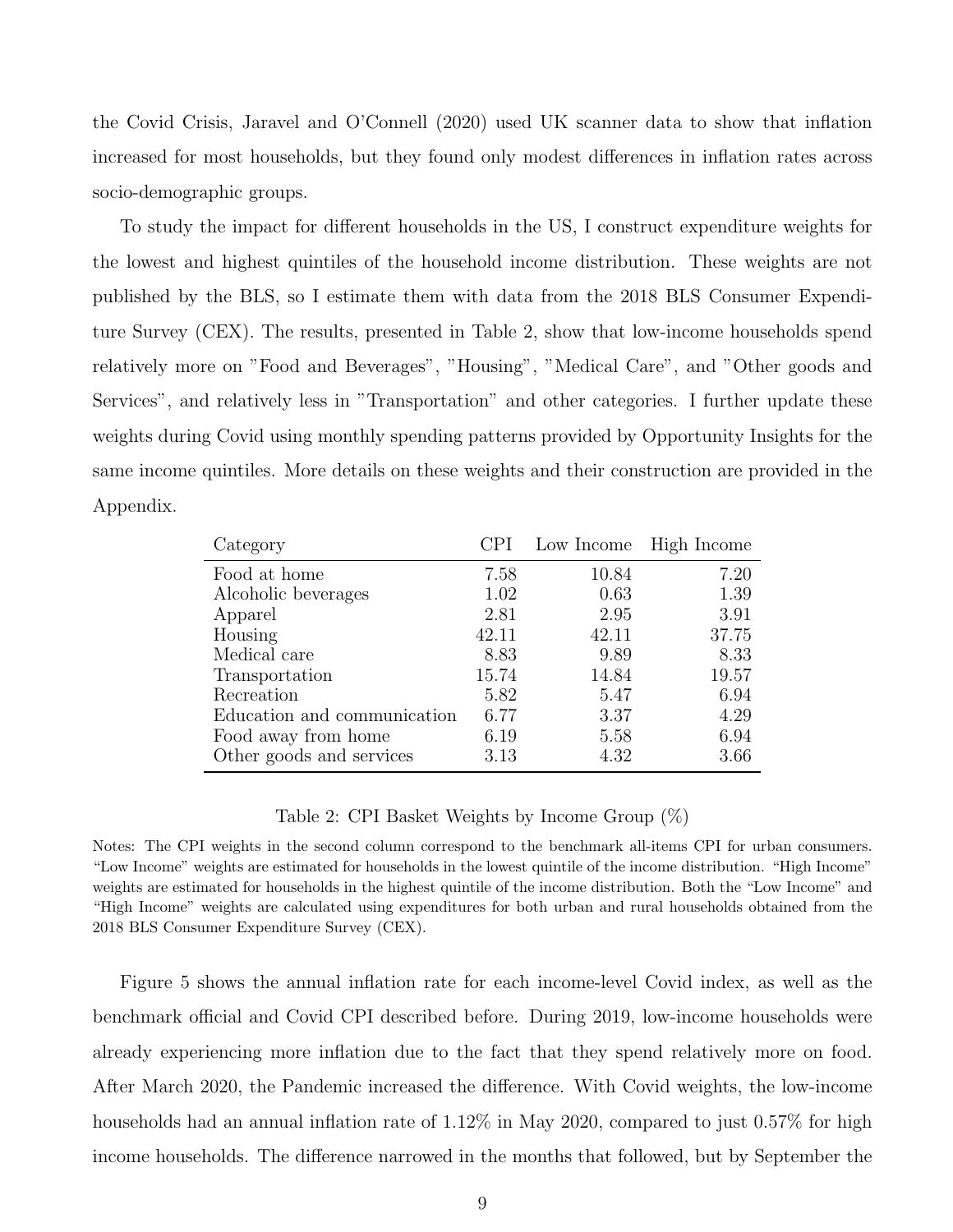<span id="page-10-0"></span>Covid inflation rate for low-income households was still higher, at 1.99% compared to 1.73% for high-income families.



Figure 5: US Annual Inflation with Covid Expenditure Baskets

Notes: The CPI and Covid CPI are plots of the same indices shown in Table 1. The Covid Low (High) Income index uses CEX expenditure weights for households in the lowest (highest) quintile of the income distribution. These weights remain constant for 2019, and after January 2020, are updated using the changes in spending patterns for equivalent quintiles computed by Opportunity Insights. See the Appendix for details.

The changes in consumption patterns during Covid increased the inflation rate for both income groups, consistent with the UK results in [Jaravel and O'Connell](#page-18-8) [\(2020\)](#page-18-8). But the fact that low-income households spend relatively more on food, and less on transportation, made the Covid inflationary impact greater for those at the bottom of the income distribution. This was mainly driven by the initial differences in basket weights across income groups, rather than by the specific changes experienced during the Pandemic.<sup>[10](#page-10-1)</sup> This suggests that even small differences in upper-level expenditure weights can have an impact on inflation inequality during events such as Covid.<sup>[11](#page-10-2)</sup>

<span id="page-10-1"></span> $10$ In fact, the increase in inflation of the Covid-basket index relative to a fixed-basket index is smaller for lowincome households, because their changes in spending patterns have been less persistent over time (as documented by [Chetty et al.](#page-18-0) [\(2020\)](#page-18-0). In other words, inflation inequality is greater during Covid, but it is actually smaller than what would be measured with a fixed-basket index. See the Appendix for details.

<span id="page-10-2"></span> $11\,\text{By contrast, differences in expenditure patterns at lower levels of aggregation may matter more in the long-run, }$ as documented in [Jaravel](#page-18-7) [\(2019\)](#page-18-7).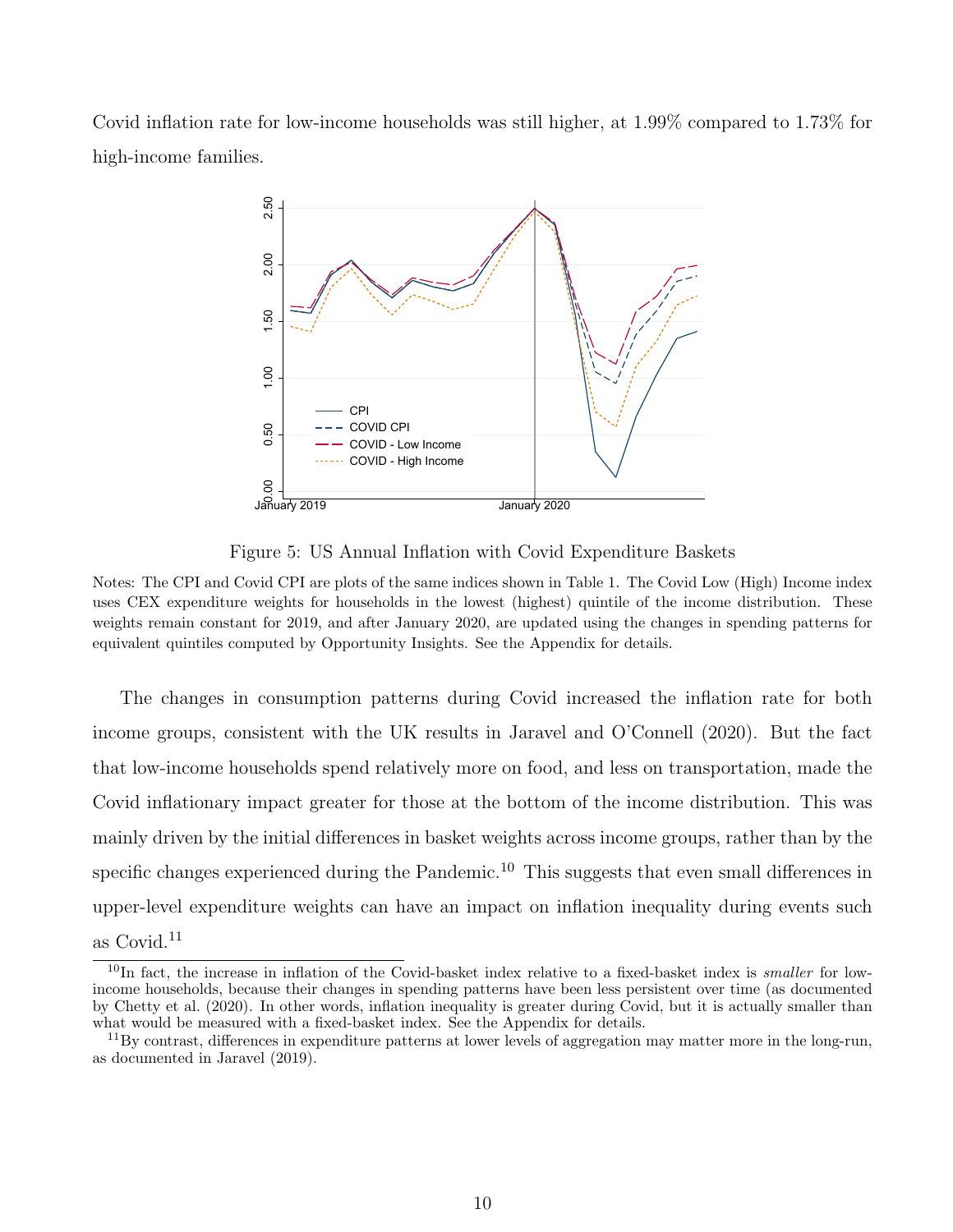### 4 Impact in other Countries

In this section, I extend my analysis to 19 additional countries: Argentina, Brazil, Canada, Chile, Colombia, France, Germany, Greece, Ireland, Italy, Japan, Korea, Netherlands, Russia, Southafrica, Spain, Turkey, UK, and Uruguay. All these countries use the COICOP classification system, which is different from the one applied by the BLS in the US, but the category matching process and assumptions are very similar, as shown in the Appendix.

Unfortunately, there is still no publicly-available Covid expenditure data in all these countries, so in most cases I simply assume that the Pandemic caused a similar change in consumption patterns as seen in the US data. This is clearly a rough approximation because spending patterns could be influenced by differences in infection rates, lockdown intensity, and the overall timing of the crisis. However, for a set of nine European countries where the timing of the Covid crisis was particularly different from the rest of the world, I use expenditure estimates from Spain computed by [Carvalho et al.](#page-17-0)  $(2020)^{12}$  $(2020)^{12}$  $(2020)^{12}$  $(2020)^{12}$  Furthermore, there are many similarities in the Covid spending patterns from both data sources, particularly with the increase in spending for food at home and the collapse of expenditures for transportation, which matter the most for the inflation results presented below.[13](#page-11-1)

Table [3](#page-12-0) shows the CPI and Covid annual inflation rates for all countries in August 2020. Detailed weights and inflation dynamics in each country are shown in the Appendix.

<span id="page-11-0"></span><sup>&</sup>lt;sup>12</sup>These data are published at https://www.bbvaresearch.com/en/special-section/charts/

<span id="page-11-1"></span><sup>&</sup>lt;sup>13</sup>See the Appendix for a comparison of Covid spending patterns in the US and Spain.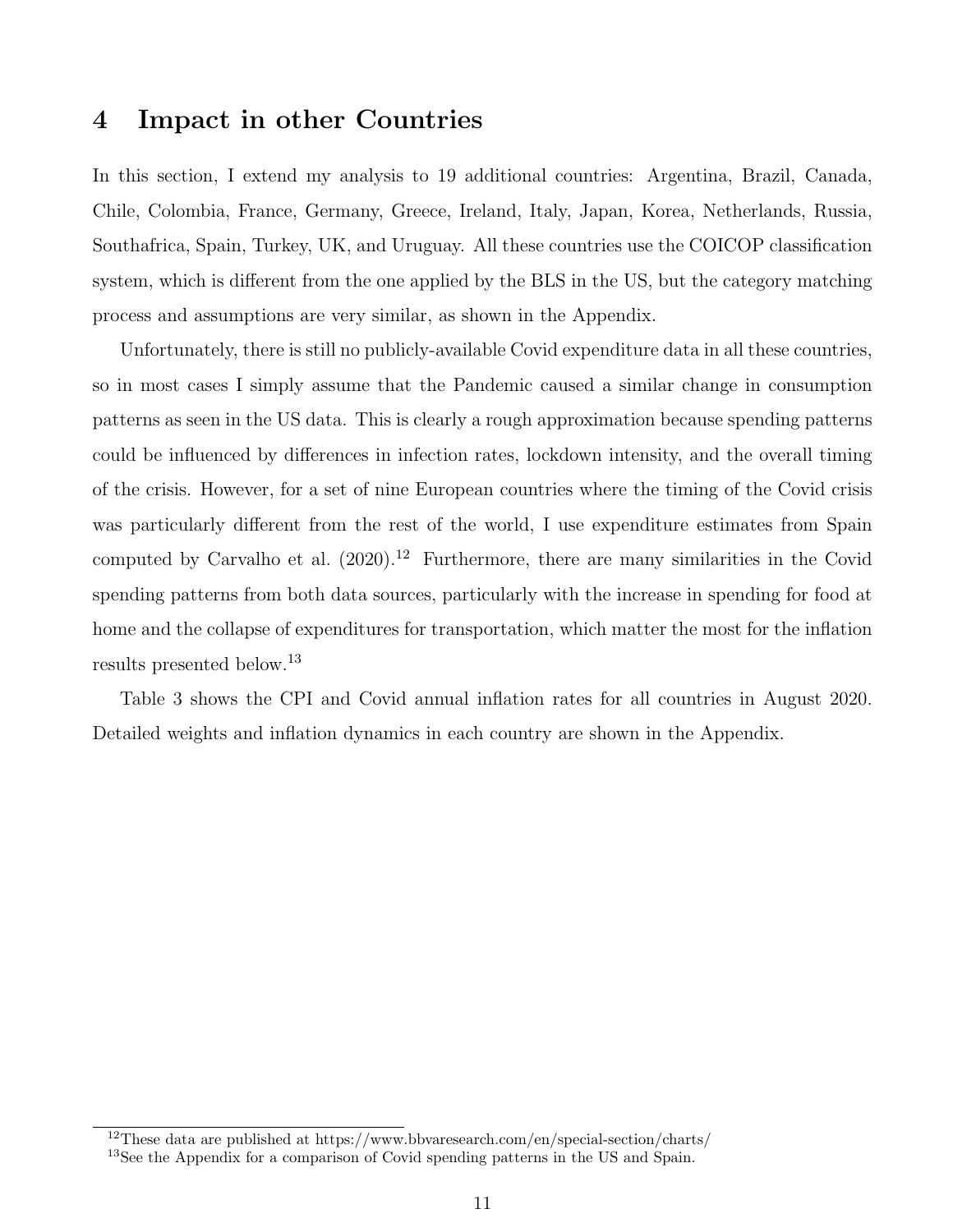<span id="page-12-0"></span>

| Annual Inflation |                            |           |            |  |  |  |
|------------------|----------------------------|-----------|------------|--|--|--|
|                  | $(12$ -month change, $\%)$ |           |            |  |  |  |
| Country          | <b>CPI</b>                 | Covid CPI | Difference |  |  |  |
|                  |                            |           |            |  |  |  |
| <b>Brazil</b>    | 2.30                       | 3.19      | 0.89       |  |  |  |
| Uruguay          | 9.83                       | 10.48     | 0.65       |  |  |  |
| Chile            | 2.33                       | 2.90      | 0.58       |  |  |  |
| US               | 1.35                       | 1.85      | 0.50       |  |  |  |
| Southafrica      | 2.98                       | 3.37      | 0.39       |  |  |  |
| Korea            | 0.66                       | 0.96      | 0.30       |  |  |  |
| France           | 0.30                       | 0.52      | 0.22       |  |  |  |
| Colombia         | 1.82                       | 2.02      | 0.20       |  |  |  |
| Japan            | 0.31                       | 0.50      | 0.19       |  |  |  |
| Spain            | $-0.02$                    | 0.16      | 0.18       |  |  |  |
| Canada           | 0.10                       | 0.20      | 0.10       |  |  |  |
| Russia           | 3.57                       | 3.67      | 0.10       |  |  |  |
| UK               | 0.31                       | 0.37      | 0.06       |  |  |  |
|                  |                            |           |            |  |  |  |
| Greece           | $-1.31$                    | $-1.40$   | $-0.10$    |  |  |  |
| Argentina        | 41.22                      | 41.07     | $-0.15$    |  |  |  |
| Ireland          | $-1.14$                    | $-1.46$   | $-0.31$    |  |  |  |
| Italy            | 0.65                       | 0.28      | $-0.36$    |  |  |  |
| Turkey           | 10.94                      | 10.55     | $-0.39$    |  |  |  |
| Netherlands      | 0.41                       | $-0.24$   | $-0.65$    |  |  |  |
| Germany          | $-0.05$                    | $-0.74$   | $-0.70$    |  |  |  |

### Table 3: CPI and Covid Inflation in August 2020

Notes: The top panel shows countries where the Covid inflation is higher than the fixed-basket CPI. The bottom panel shows countries where the Covid inflation is lower than the fixed-basket CPI. Covid inflation rates are constructed using official CPI weights in each country updated by the relative changes across categories observed in US data. Details on the incidence of CPI categories on the monthly inflation rate in each country are shown in the Appendix.

In the top panel, I list the countries where the Covid Inflation rate is higher than that of the official CPI, ranked by the percentage point difference. Consistent with the US results, in these 12 countries the higher Covid inflation rate is driven by an increase in expenditure weights for "Food and Beverages," which was having more inflation, and a decrease in the weight of "Transportation," which was having significant deflation. Brazil is at the top because the divergence in these two sectoral inflation rates was larger and more persistent over time.

The bottom panel shows that some countries appear to have *less* inflation with the Covid basket. In these cases, there is no common explanation across countries. For example, in Germany the Covid index has less weight on "Recreation and Culture," a category with a surprisingly high inflation rate of 4.23% during April. In the Netherlands, instead, there was less Covid inflation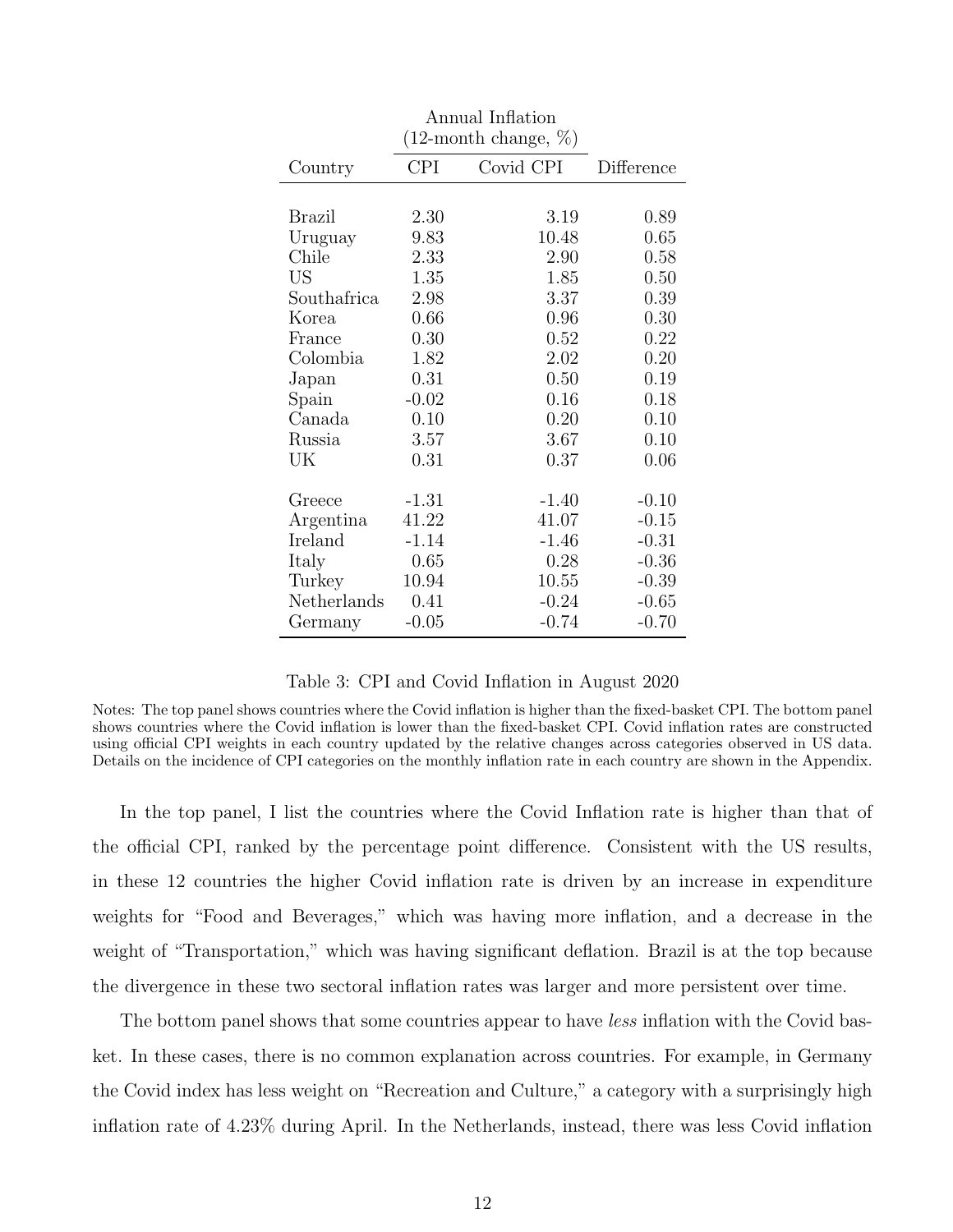because of a 7% spike in "Restaurants and hotels" that same month. Understanding the specific inflation dynamics within each of these countries is outside the scope of this paper, but these results highlight the fact that the Covid basket bias described in this paper depends not only of the changes in the basket weights but also on the sectoral inflation rates experienced by each country.

My results outside the US are only approximations to the true Covid inflation rates in these countries, but they still suggest where there might be larger biases in measured CPI inflation. Recognizing the importance of these potential distortions, some NSOs have recently started to produce experimental indices with ad-hoc Covid adjustments, as in [ONS](#page-19-4)  $(2020).<sup>14</sup>$  $(2020).<sup>14</sup>$  $(2020).<sup>14</sup>$  $(2020).<sup>14</sup>$  Future research papers could help expand these efforts by computing Covid expenditure weights from high-frequency transactional data collected in each of these countries.

## 5 Discussion and Other Potential Biases

As noted in Section [2,](#page-3-4) these findings go in the opposite direction of the upward CPI substitution bias that is well-documented in the literature. The usual claim is that the fixed-basket CPI does not take into account how consumers shift spending away from categories with relatively higher inflation and into categories experiencing more deflation. With the updated Covid weights, I am explicitly allowing for this to happen, so why do I find even higher inflation? In other words, why is this expenditure switching not happening during Covid?

The answer may lie within the characteristics of the Covid shock itself. One possibility is that the sectoral inflation differences during Covid are mostly driven by relative demand shocks (people consuming more groceries and less transportation because they have to stay home), whereas in normal times they might be driven by relative supply shocks (with a move *along* the demand curve in response to the change in prices). Large demand shocks were clearly important in this crisis, but there is also evidence that supply disruptions have played a significant role in some sectors.<sup>[15](#page-13-1)</sup> Another possibility is that Covid made demand more inelastic in some sectors. Indeed, it is reasonable to expect consumers to be less responsive to price changes in times of lockdowns and social-distancing, when they are forced to consume food at home even if prices rise, or are unable or unwilling to travel even if fuel prices collapse. In fact, these two explanations

<span id="page-13-0"></span> $14$ See also [Dixon](#page-18-9) [\(2020\)](#page-18-9)

<span id="page-13-1"></span><sup>15</sup>See [Cavallo and Kryvtsov](#page-17-7) [\(2020\)](#page-17-7).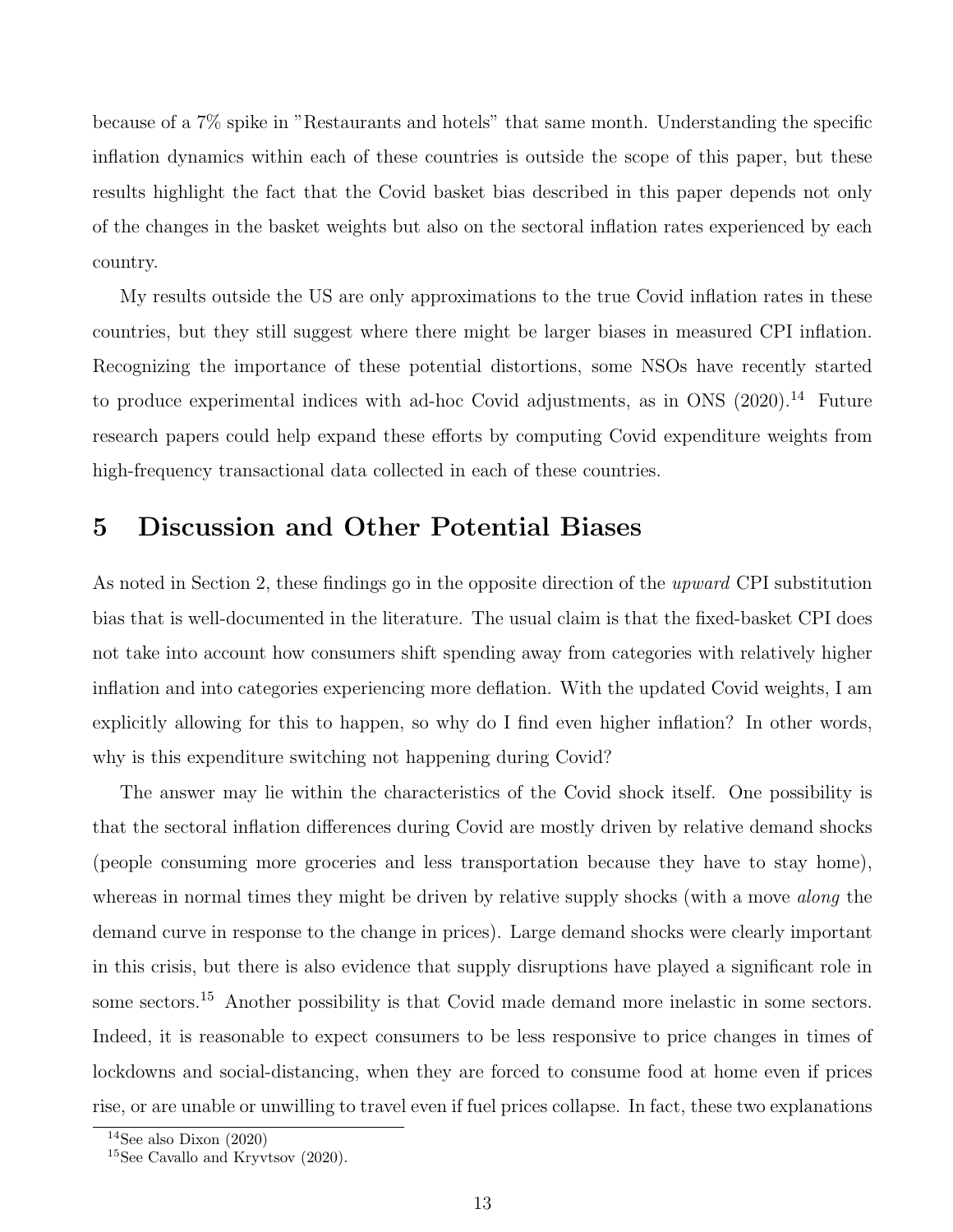are not mutually exclusive, and are both likely playing a role during Covid.

A third possibility is that consumers could be making the expenditure switching within the ten categories that I study in this paper; for example, by buying cheaper varieties of food products. I do not have access to more detailed expenditure patterns in the US to rule this out. However, [Jaravel and O'Connell](#page-18-8) [\(2020\)](#page-18-8) explored this possibility using supermarket scanner data in the UK (with prices and quantities at the product level) and found a similar increase in Covid inflation with both fixed-basket and chained price indices (which adjust the expenditure basket over time). Their result suggests that there was little within-sector expenditure switching during the first few months of the Pandemic, at least in countries like the UK.

Furthermore, there are other Covid-related measurement challenges at lower levels of aggregation the could reinforce the downward bias in the CPI. In particular, [Diewert and Fox](#page-18-1) [\(2020\)](#page-18-1) and [Soloveichik](#page-19-0) [\(2020\)](#page-19-0) describe the disappearing goods bias, which occurs when some products' prices are no longer available to construct elementary price indices, at the most disaggregated level of the CPI. In fact, the BLS reported that the share of products with missing prices in the US CPI rose from 14% in April 2019 to 34% in April 2020. In part, this reflects the challenges of collecting data during this period (the BLS suspended physical data collections in March), but some prices are likely missing due to the stock-outs that resulted from the surge in panic-buying and supply disruptions caused by the Pandemic.<sup>[16](#page-14-0)</sup> [Diewert and Fox](#page-18-1)  $(2020)$  note that the out-ofstock products are likely to have higher market-clearing prices than those for continuing goods, potentially introducing an additional downward bias on the measured CPI that reinforces the results in my paper. For the UK, [Jaravel and O'Connell](#page-18-8) [\(2020\)](#page-18-8) estimate that the reduction in product variety due to Covid is equivalent to approximately 0.85% additional inflation.

Finally, the Pandemic is also likely to introduce an *outlet* bias, as a large share of total spending moves online. In [Cavallo](#page-17-8) [\(2017\)](#page-17-8), I showed that multi-channel retailers tend to have identical prices offline and online, so the data collected for this type of retailer are not likely affected. However, the use of online delivery platforms such as Instacart and Shipt in the US, has soared during the Pandemic. Most of the retailers participating in these platforms disclose that they have higher prices than in their physical stores.[17](#page-14-1) If this is not accounted for in the data sampling methodology used by the NSO, the change in outlets could introduce another

<span id="page-14-0"></span><sup>16</sup>See [Bureau of Labor Statistics](#page-17-9) [\(2020b\)](#page-17-9)

<span id="page-14-1"></span><sup>&</sup>lt;sup>17</sup>See [Instacart](#page-18-10) [\(2020\)](#page-19-5) and [Shipt](#page-19-5) (2020)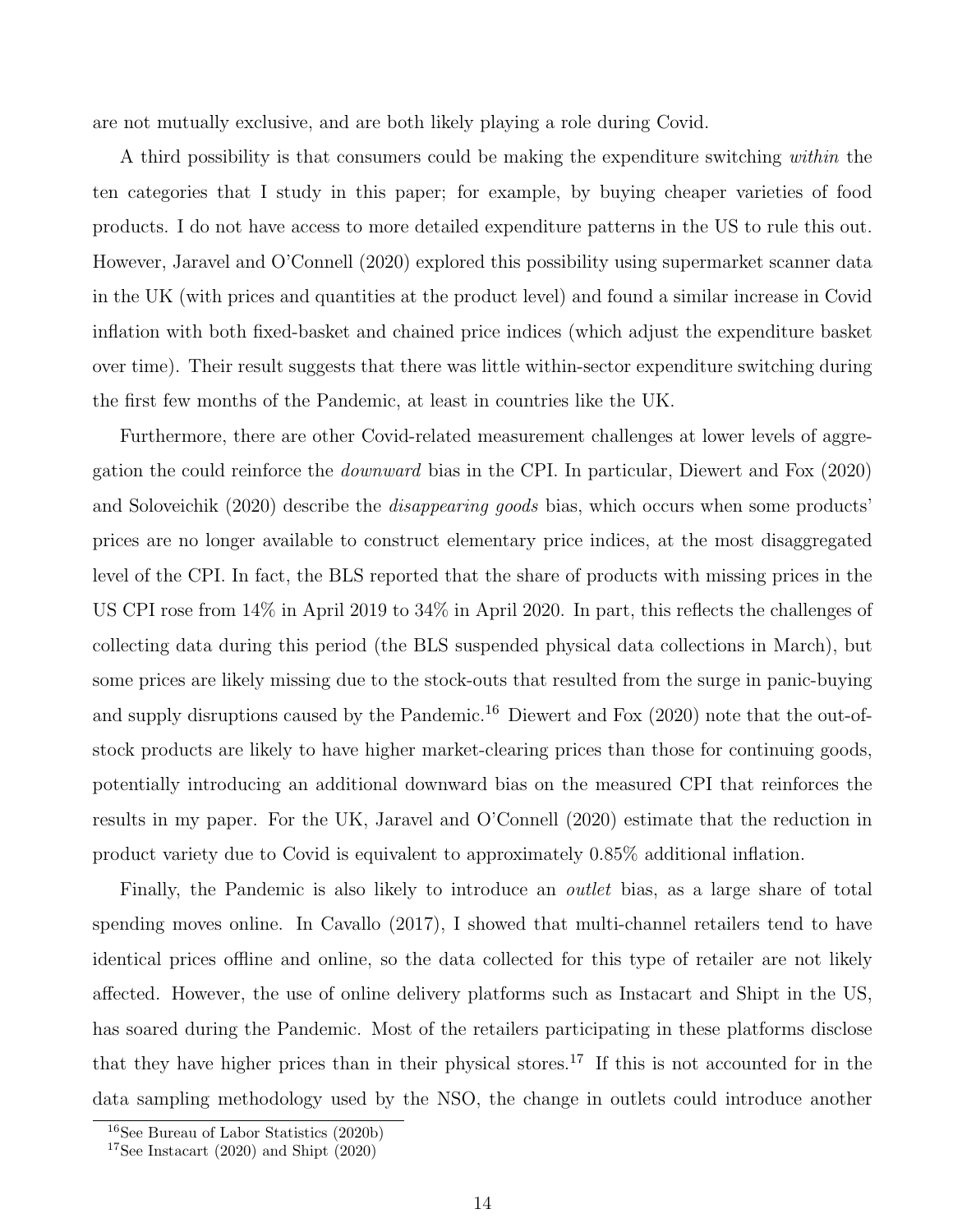downward bias in the CPI, reinforcing the results in my paper.

## 6 Conclusion

There is growing awareness among academics, central bankers, and financial analysts about the challenges of measuring and interpreting inflation data during the Pandemic.[18](#page-15-0) A major concern is that consumption patterns were greatly affected by the lockdowns and social-distancing behaviors, introducing a potential bias into the measurement of inflation with traditional fixedbasket CPIs.

Using estimates of the changes in consumer spending during the Pandemic, obtained from credit and debit card transactions by [Chetty et al.](#page-18-0) [\(2020\)](#page-18-0) and [Carvalho et al.](#page-17-0) [\(2020\)](#page-17-0), I study the impact of Covid expenditure baskets on CPI inflation in 20 countries. In 13 of those countries, I find that the Covid price index has more inflation than the official CPI. In the US, the impact was most significant in the first three months of the Pandemic, because consumers spent more on food and categories experiencing inflation, and less on transportation and related categories with significant deflation. By September, the US annual inflation rate was  $1.90\%$  with the Covid basket, compared to 1.41% with the official CPI. Furthermore, I show that the Covid basket bias was also present in the US Core CPI, and affected low-income households the most.

These results have important implications for policy-makers. First, they imply that the cost of living for consumers was higher than what was measured by the official data. The welfare implications are more relevant for lower-income households, and extend to many countries, particularly those experiencing a divergence in sectoral inflation rates. Second, my results could help explain the sudden increase in consumer inflation expectations, as reported in the Michigan Survey of Consumers for the US.[19](#page-15-1) This is consistent with a recent literature that finds that consumers use their own purchasing experiences to form expectations about future inflation, as in [Coibion and Gorodnichenko](#page-18-4) [\(2015\)](#page-18-4), [Cavallo et al.](#page-17-4) [\(2017\)](#page-17-4), and [D'Acunto et al.](#page-18-5) [\(2019\)](#page-18-5). Third, my results highlight the fact that inflation has been relatively stable in this crisis, particularly when we take into account the changes in expenditure patterns. This supports the view that supply disruptions are putting upward pressure on prices in many sectors, compensating for the effects of the negative demand shocks. Understanding the pricing impact of these supply shocks

<span id="page-15-0"></span> $18$ See [Diewert and Fox](#page-18-1) [\(2020\)](#page-19-6), [Tenreyro](#page-19-1) (2020), [Lane](#page-19-2) (2020), and [Wolf](#page-19-6) (2020).

<span id="page-15-1"></span> $19$ See [Curtin](#page-18-11) [\(2020\)](#page-18-11)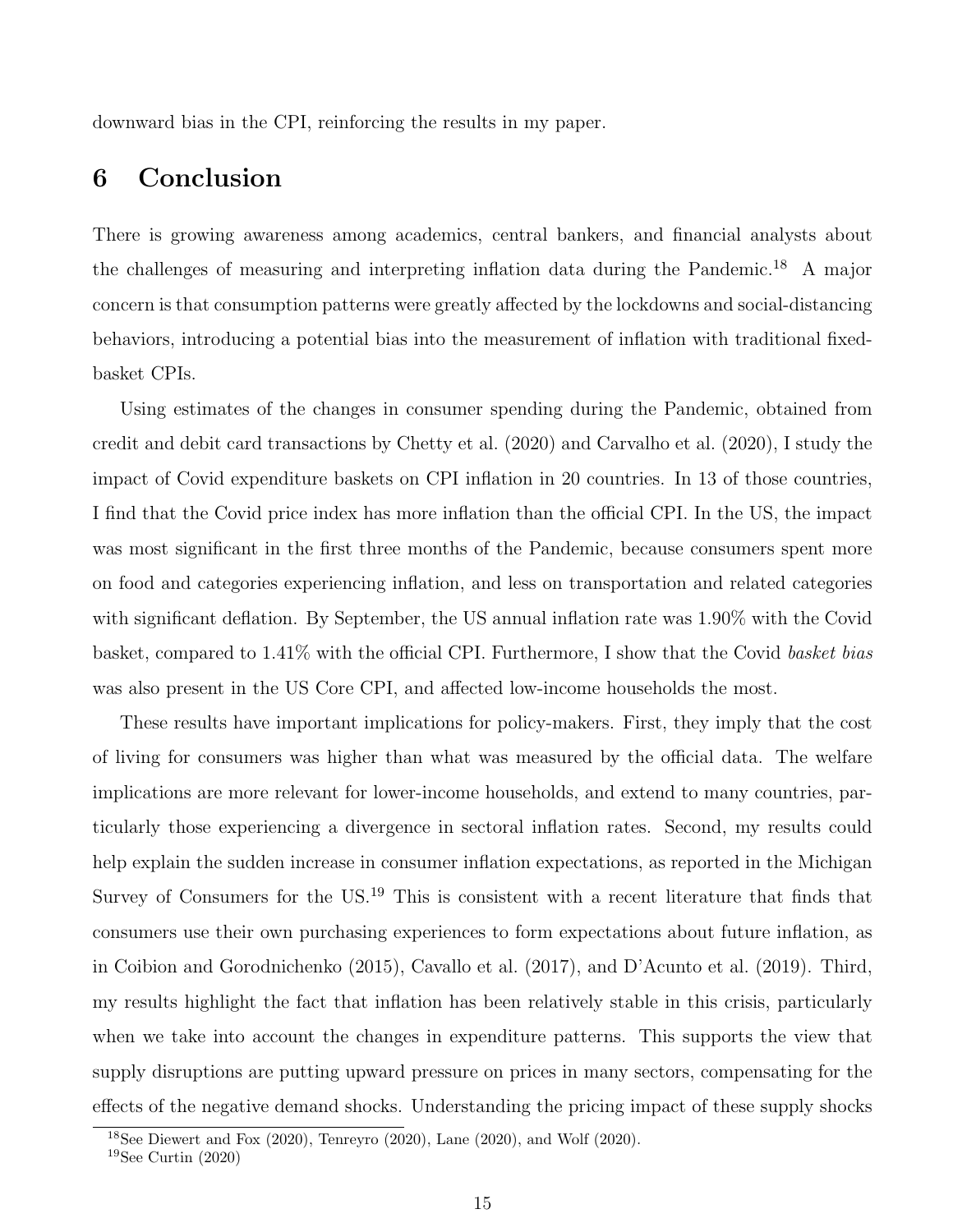is likely to be an important area for future research on Covid inflation dynamics.

More generally, my findings suggest that the public availability of high-frequency expenditure data may give NSOs an effective way to build price indices that can adjust to sudden changes in consumption patterns, significantly improving inflation measurement during times of crisis.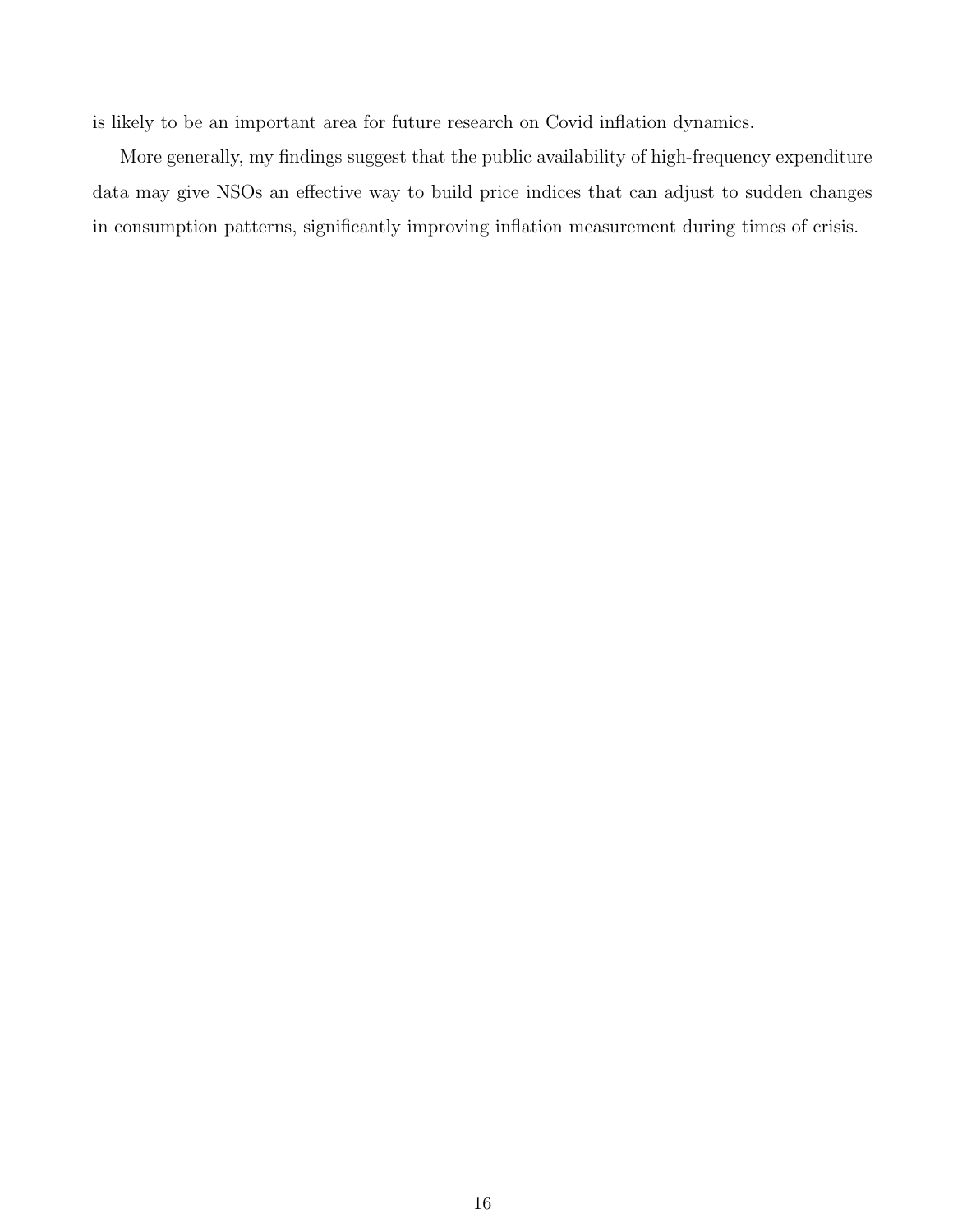## References

- <span id="page-17-2"></span>Andersen, Asger Lau, Emil Toft Hansen, Niels Johannesen, and Adam Sheridan, "Consumer Responses to the COVID-19 Crisis: Evidence from Bank Account Transaction Data," Available at SSRN 3609814, 2020.
- <span id="page-17-5"></span>Argente, David and Munseob Lee, "Cost of Living Inequality during the Great Recession," SSRN Scholarly Paper ID 2567357, Social Science Research Network, Rochester, NY March 2017.
- <span id="page-17-1"></span>Baker, Scott R, R.A. Farrokhnia, Steffen Meyer, Michaela Pagel, and Constantine Yannelis, "How Does Household Spending Respond to an Epidemic? Consumption During the 2020 COVID-19 Pandemic," Working Paper 26949, National Bureau of Economic Research April 2020.
- <span id="page-17-6"></span>Bureau of Economic Analysis, NIPA Handbook: Concepts and Methods of the US National Income and Product Accounts, BEA Washington, DC, 2014.
- <span id="page-17-3"></span>Bureau of Labor Statistics, "Consumer Price Index Archived News Releases : U.S. Bureau of Labor Statistics," https://www.bls.gov/bls/news-release/cpi.htm May 2020.
- <span id="page-17-9"></span>, "Impact of the Coronavirus (COVID-19) Pandemic on Consumer Price Index Data for April 2020 : U.S. Bureau of Labor Statistics," https://www.bls.gov/bls/consumer-price-indexcovid19-impacts-april-2020.htm April 2020.
- <span id="page-17-0"></span>Carvalho, Vasco M., Stephen Hansen, Alvaro Ortiz, Juan Ramon Garcia, Tomasa ´ Rodrigo, Sevi Rodriguez Mora, and Pep Ruiz de Aguirre, "Tracking the Covid-19 Crisis with High-Resolution Transaction Data," 2020.
- <span id="page-17-8"></span>Cavallo, Alberto, "Are Online and Offine Prices Similar? Evidence from Large Multi-Channel Retailers," American Economic Review, 2017, 107 (1).
- <span id="page-17-7"></span><sub>1</sub> and Oleksiy Kryvtsov, "Stockouts and Prices During the Covid-19 Pandemic," Working Paper, 2020.
- <span id="page-17-4"></span>, Guillermo Cruces, and Ricardo Perez-Truglia, "Inflation Expectations, Learning, and Supermarket Prices: Evidence from Survey Experiments," American Economic Journal: Macroeconomics, 2017, 9 (3), 1–35.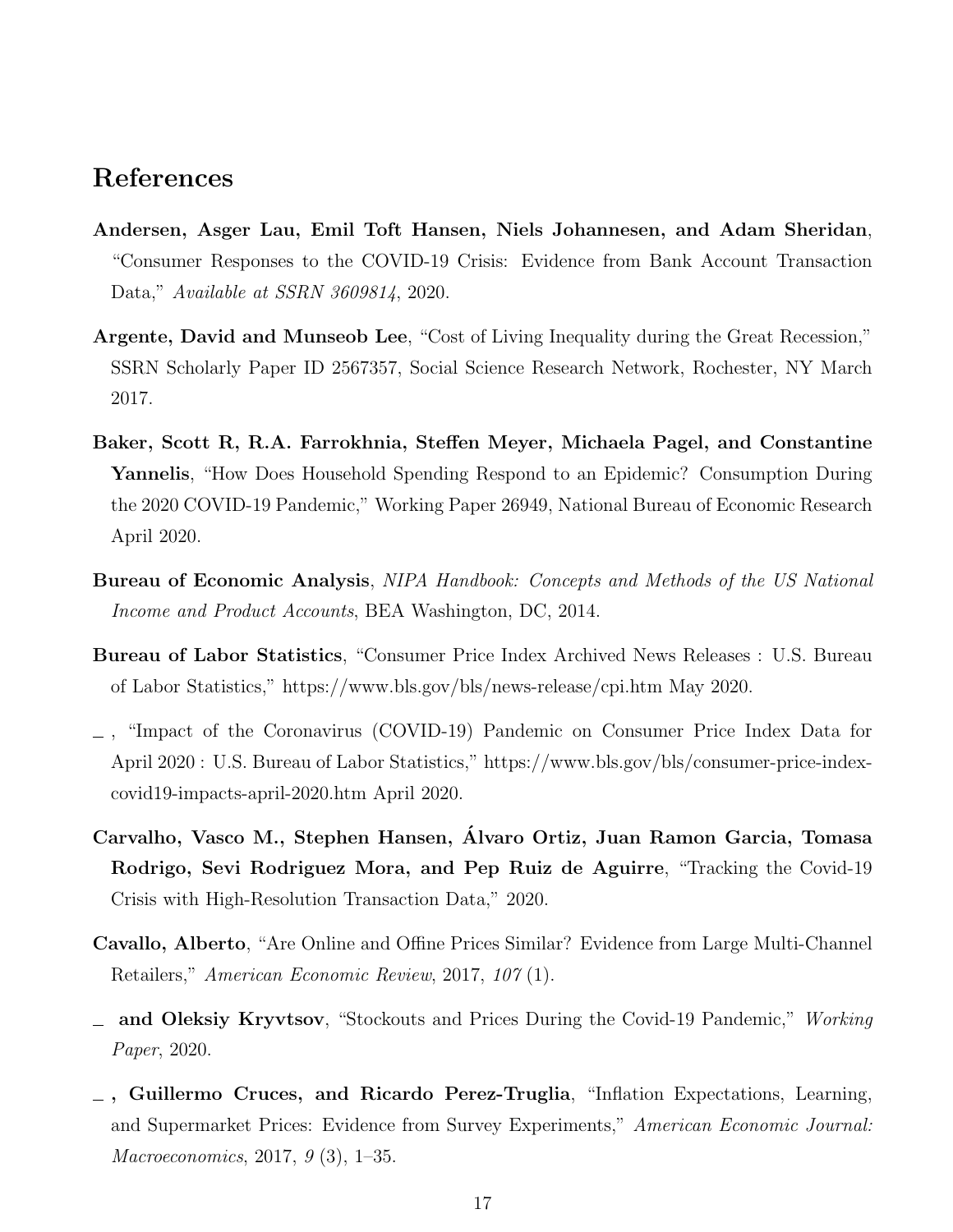- <span id="page-18-0"></span>Chetty, Raj, John N. Friedman, Nathaniel Hendren, and Michael Stepner, "Real-Time Economics: A New Platform to Track the Impacts of COVID-19 on People, Businesses, and Communities Using Private Sector Data," 2020.
- <span id="page-18-4"></span>Coibion, Olivier and Yuriy Gorodnichenko, "Is the Phillips Curve Alive and Well after All? Inflation Expectations and the Missing Disinflation," American Economic Journal: Macroeconomics, 2015, 7 (1), 197–232.
- <span id="page-18-3"></span> $\sim$ ,  $\sim$ , and Michael Weber, "The Cost of the Covid-19 Crisis: Lockdowns, Macroeconomic Expectations, and Consumer Spending," Working Paper 27141, National Bureau of Economic Research May 2020.
- <span id="page-18-11"></span>Curtin, Richard, "Surveys of Consumers: Preliminary Results from the June 2020 Survey," June 2020.
- <span id="page-18-5"></span>D'Acunto, Francesco, Ulrike Malmendier, Juan Ospina, and Michael Weber, "Exposure to Daily Price Changes and Inflation Expectations," Working Paper 26237, National Bureau of Economic Research September 2019.
- <span id="page-18-1"></span>Diewert, W. Erwin and Kevin J Fox, "Measuring Real Consumption and CPI Bias under Lockdown Conditions," NBER Working Paper 27144 May 2020.
- <span id="page-18-9"></span>Dixon, H., "The Measurement of Inflation during the Lockdown: A Trail Calculation," National Institute of Economic and Social Research Policy Paper, 2020, (16), 22.
- <span id="page-18-2"></span>Dunn, Abe, Kyle Hood, and Alexander Driessen, "Measuring the Effects of the COVID-19 Pandemic on Consumer Spending Using Card Transaction Data," US Bureau of Economic Analysis Working Paper WP2020-5, 2020.
- <span id="page-18-6"></span>Hobijn, Bart and David Lagakos, "Inflation Inequality in the United States," review of income and Wealth, 2005, 51 (4), 581–606.
- <span id="page-18-10"></span>Instacart, "Instacart Help Center - What Can We Do for You?," https://www.instacart.com/help/section/200758534 2020.
- <span id="page-18-7"></span>**Jaravel, Xavier**, "The Unequal Gains from Product Innovations: Evidence from the U.S. Retail Sector," The Quarterly Journal of Economics, May 2019, 134 (2), 715–783.
- <span id="page-18-8"></span>and Martin O'Connell, "Real-Time Price Indices: Inflation Spike and Falling Product Variety during the Great Lockdown," Journal of Public Economics, 2020, 191, 104270.